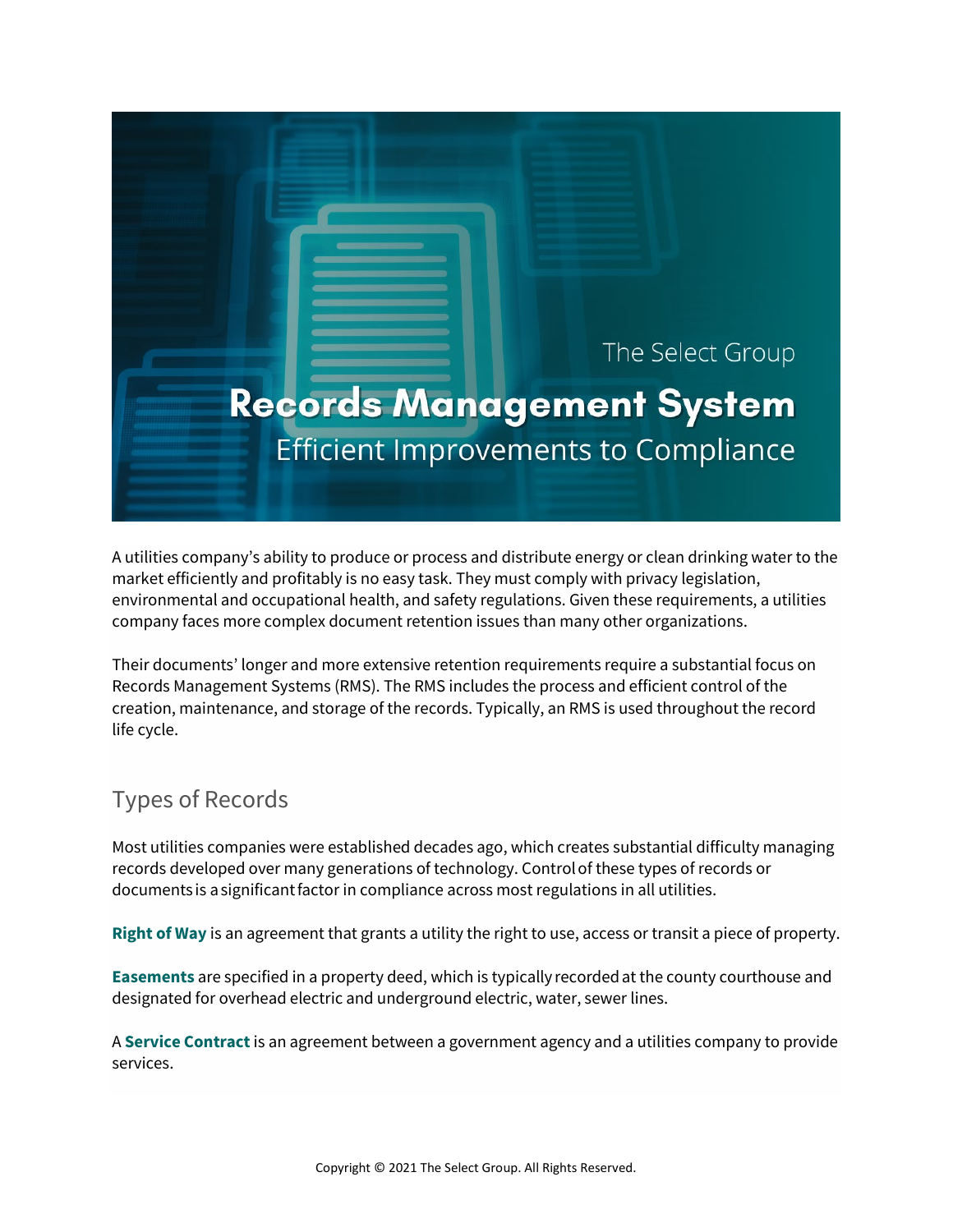**Billing Records** are records related to utility bill management. Any utilities company must adhere to the Payment Card Industry Data Security Standard.

**Maintenance Records** are specific inspection and maintenance records that must be kept, in original form, for the life of the equipment or facility.

**Engineering Documents** are used to create construction plans that accommodate existing infrastructure, thereby reducing the overall risk of conflicts or damage.

#### **Best Practices**

Building around industry standards is one of the best ways for utilities companies to ensure compliance with the law. Additionally, utilities companies must limit workers' access to only the applications and data required to perform their jobs.

## Records Management Challenges

Decades of documents covering paper, microfiche, aperture cards, or other systems make it challenging to backfill old content into electronic systems without specific human intervention. An organization cannot simply upload terabytes of pdfs and make them searchable, so context must be developed for each document. A naming convention is needed to ensure documents or records are created in a way that can be searched and shared electronically.

Electronic records are less likely to be lost, damaged, or destroyed than a paper copy sitting in a file cabinet. However, securing electronic data is a more complex process. Guidelines address security, privacy, and compliance must be developed and implemented consistently.

### **Client Challenge: Transitioning from Hardcopy Documents**

One of the biggest headaches for our clients is tracking hardcopy documents. For one of our clients, a large public utilities company, it had become very cumbersome for employees to find documents. Under the original system, searching for a simple document could take hours, creating frustration and often resulting in lost documents. They have been leveraging internal resources to transition from hardcopy to an electronic records management system. However, the system was ineffective, not scaling, and needed process improvements to meet their expected business outcomes.

Our client communicated that the as-built upload process typically took six or more weeks, engineering records reviews would take 4-6 weeks, and the standards publishing process would take over four weeks. **The client needed to significantly reduce these document turnaround times.**